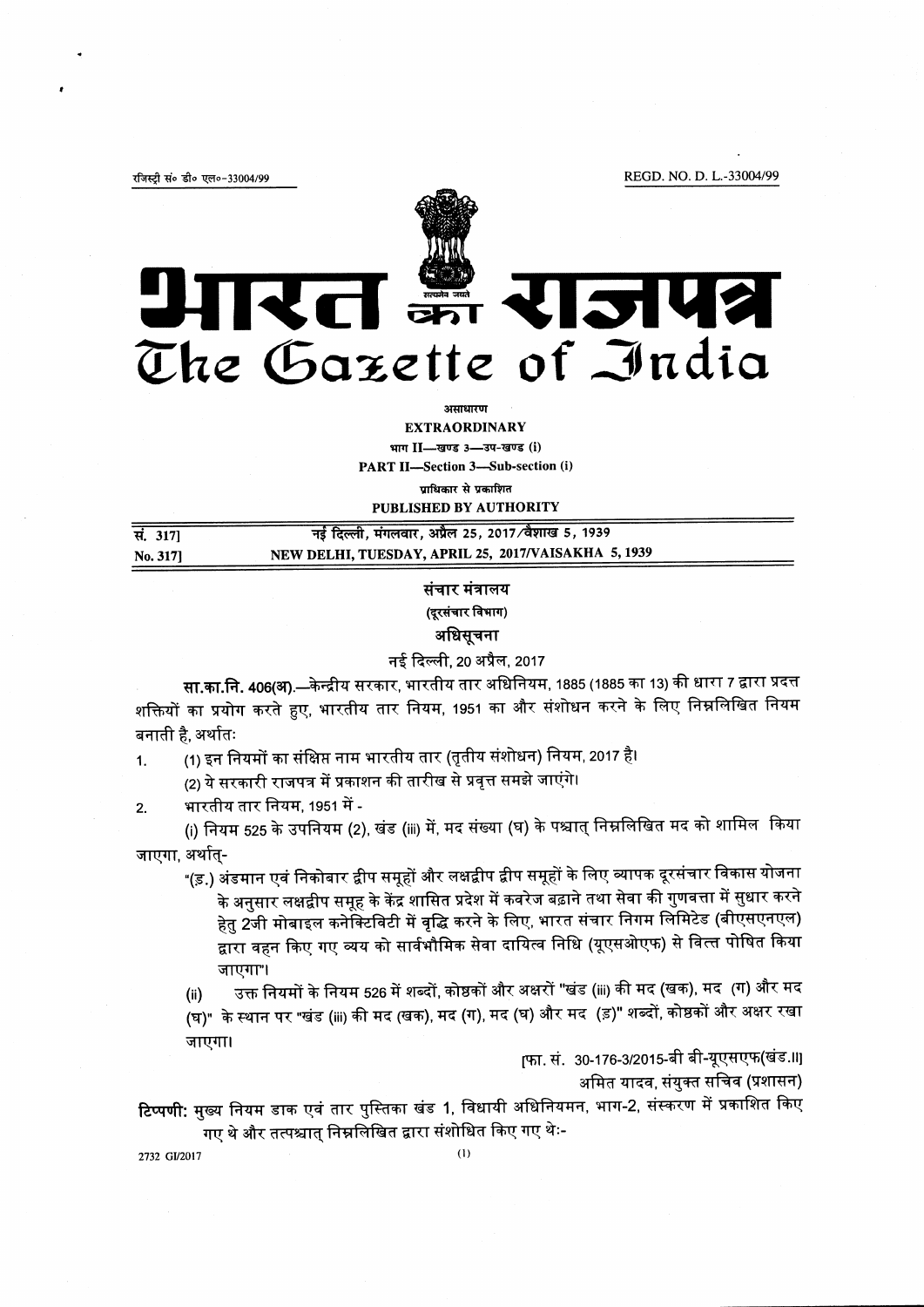THE GAZETTE OF INDIA : EXTRAORDINARY [PART II-SEC. 3(i)]

 $\frac{1}{2}$ 

 $\hat{\mathcal{A}}$ 

| 1.  | सा.का.नि. 190, दिनांक 18.फरवरी.1984       | 36  | सा.का.नि. 622(अ), दिनांक 15.जून.1989     |
|-----|-------------------------------------------|-----|------------------------------------------|
| 2.  | सा.का.नि. 386, दिनांक 22.मई.1984          | 37  | सा.का.नि. 865, दिनांक 29.सितम्बर.1989    |
| 3.  | सा.का.नि. 387(अ), दिनांक 22.मई.1984       | 38  | सा.का.नि. 413(अ), दिनांक 29.मार्च.1 990  |
| 4.  | सा.का.नि. 679, दिनांक 30.जून.1984         | 39  | सा.का.नि. 574(अ), दिनांक 15.जून.1990     |
| 5.  | सा.का.नि. 428, दिनांक 27.4.1985           | 40  | सा.का.नि. 933(अ), दिनांक 03.दिसम्बर.1990 |
| 6.  | सा.का.नि. 729, दिनांक 03.अगस्त.1985       | 41. | सा.का.नि. 985(अ), दिनांक 20.दिसम्बर.1990 |
| 7.  | सा.का.नि. 982, दिनांक 19.अक्टूबर.1986     | 42. | सा.का.नि. 74(अ), दिनांक 18.जनवरी.1991    |
| 8.  | सा.का.नि. 553(अ), दिनांक 27.मार्च.1986    | 43. | सा.का.नि. 237(अ), दिनांक 25.अप्रैल.1991  |
| 9.  | सा.का.नि. 314, दिनांक 26.अप्रैल.1986      | 44. | सा.का.नि. 251(अ), दिनांक 02.मई.1991      |
| 10. | सा.का.नि. 566, दिनांक 26.जुलाई.1986       | 45. | सा.का.नि. 543(अ), दिनांक 21.मई.1992      |
| 11. | सा.का.नि. 953(अ), दिनांक 23.जुलाई.1986    | 46. | सा.का.नि. 560(अ), दिनांक 26.मई.1992      |
| 12. | सा.का.नि. 1121(अ), दिनांक 1.अक्टूबर.1986  | 47. | सा.का.नि. 587(अ), दिनांक 10.जून.1992     |
| 13. | सा.का.नि. 1167(अ), दिनांक 28.अक्टूबर.1986 | 48. | सा.का.नि. 730(अ), दिनांक 19.अगस्त.1992   |
| 14. | सा.का.नि. 1237(अ), दिनांक 28.नवम्बर.1986  | 49. | सा.का.नि. 830(अ), दिनांक 28.अक्टूबर.1992 |
| 15. | सा.का.नि.49, दिनांक 17.जनवरी.1987         | 50. | सा.का.नि. 62(अ), दिनांक 11.फरवरी.1993    |
| 16. | सा.का.नि.112(अ), दिनांक 25.फरवरी.1987     | 51. | सा.का.नि. 80, दिनांक 06.फरवरी.1993       |
| 17. | सा.का.नि.377(अ), दिनांक 09.अप्रैल.1987    | 52. | सा.का.नि. 384(अ), दिनांक 27.अप्रैल.1993  |
| 18. | सा.का.नि.674(अ), दिनांक 27.जुलाई.1987     | 53. | सा.का.नि. 387(अ), दिनांक 28.अप्रैल.1993  |
| 19. | सा.का.नि.719(अ), दिनांक 18.अगस्त.1987     | 54. | सा.का.नि. 220(अ), दिनांक 26.मार्च.2004   |
| 20. | सा.का.नि.837(अ), दिनांक 5.अक्टूबर.1987    | 55. | सा.का.नि. 713(अ), दिनांक 17.नवम्बर.2006  |
| 21. | सा.का.नि.989(अ), दिनांक 17.दिसम्बर.1987   | 56. | सा.का.नि. 193(अ), दिनांक 01.मार्च.2007   |
| 22. | सा.का.नि.337(अ), दिनांक 11.मार्च.1988     | 57. | सा.का.नि. 547(अ), दिनांक 18.जुलाई.2008   |
| 23. | सा.का.नि.361(अ), दिनांक 201.मार्च.1988    | 58. | सा.का.नि. 49(अ), दिनांक 27.जनवरी.2010    |
| 24. | सा.का.नि.626(अ), दिनांक 17.मई.1988        | 59. | सा.का.नि. 279(अ), दिनांक 31.मार्च.2010   |
| 25. | सा.का.नि.660(अ), दिनांक 31.मई.1988        | 60. | सा.का.नि. 256(अ), दिनांक 27.मार्च.2012   |
| 26. | सा.का.नि.693(अ). दिनांक 10.जून.1988       | 61. | सा.का.नि. 412(अ), दिनांक 29.मई.2012      |
| 27. | सा.का.नि.734(अ), दिनांक 24.जून.1988       | 62. | सा.का.नि. 368(अ), दिनांक 07.जून.2013     |
| 28. | सा.का.नि.606, दिनांक 14.जुलाई.1988        | 63. | सा.का.नि. 506(अ), दिनांक 24.जुलाई.2013   |
| 29. | सा.का.नि.812(अ), दिनांक 26.जुलाई.1988     | 64. | सा.का.नि. 18, दिनांक 28.जनवरी.2014       |
| 30. | सा.का.नि.888(अ), दिनांक 01.सितम्बर.1988   | 65. | सा.का.नि. 912(अ), दिनांक 23.दिसम्बर.2015 |
| 31. | सा.का.नि.907(अ), दिनांक 07.सितम्बर.1988   | 66  | सा.का.नि. 653(अ), दिनांक 25.अगस्त.2015   |
| 32. | सा.का.नि.916(अ), दिनांक 09.सितम्बर.1988   | 67  | सा.का.नि. 241, दिनांक 10.दिसम्बर.2015    |
| 33. | सा.का.नि.1054, दिनांक 2.नवम्बर.1988       | 68  | सा.का.नि. 297(अ), दिनांक 28.मार्च.2017   |
| 34. | सा.का.नि.179, दिनांक 18.मार्च. 1989       | 69  | सा.का.नि. 314(अ), दिनांक 31.मार्च.2017   |
| 35. | सा.का.नि. 358(अ), दिनांक 15.मार्च.1989    |     |                                          |

 $\frac{2}{\sqrt{2}}$ 

 $\hat{\mathcal{A}}$ 

 $\ddot{\phantom{1}}$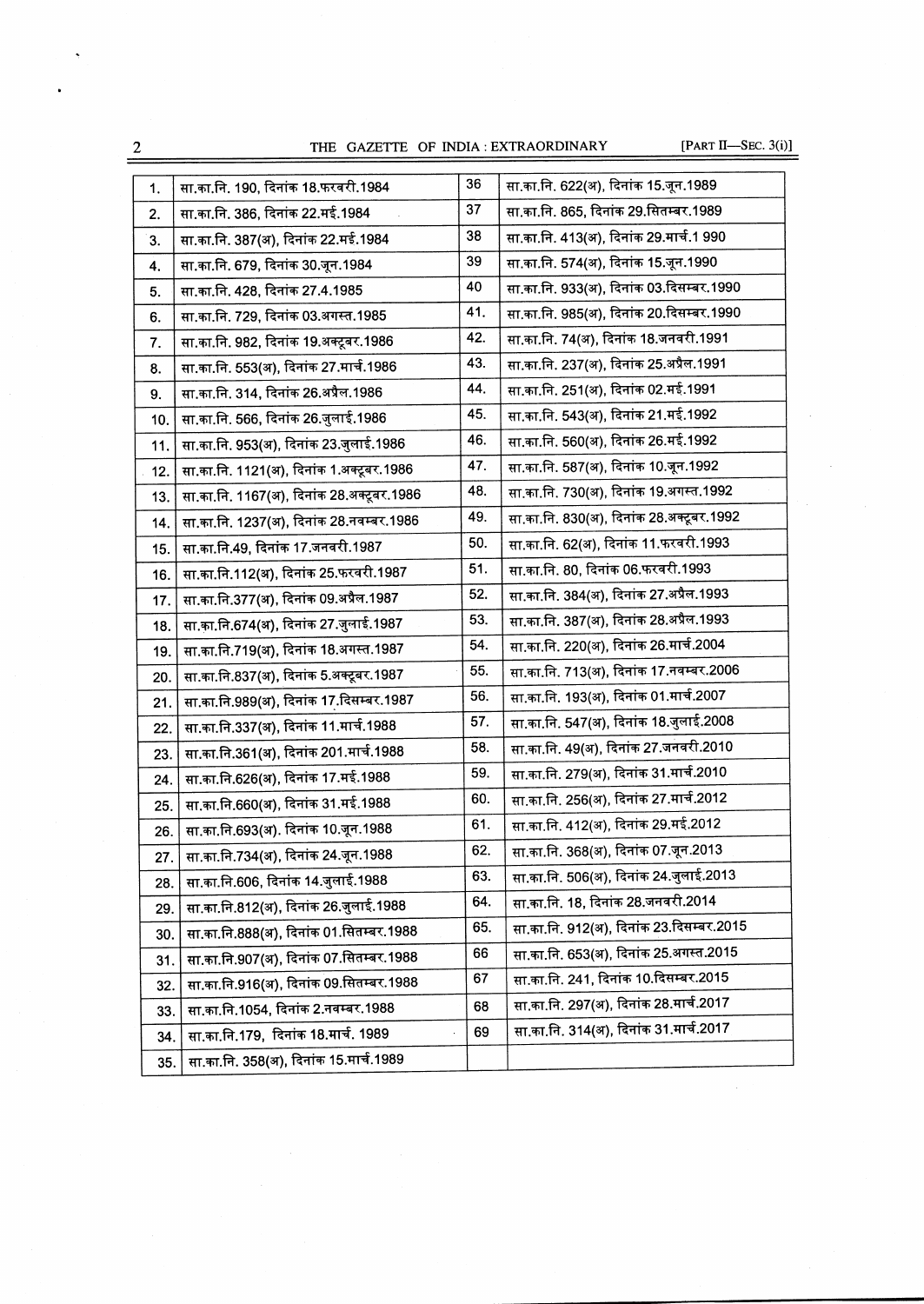## MINISTRY OF COMMUNICATIONS

## (Department of Telecommunications)

## **NOTIFICATION**

New Delhi, the 20th APril,2017

G.S.R. 406(E).—In exercise of the powers conferred by section 7 of the Indian Telegraph Act, 1885 (13 of 1885), the Central Government hereby makes the following rules further to amend the Indian Telegraph Rules, 1951, namely:-

l. (l) These rules may be called the Indian Telegraph (Third Amendment) Rules, 2017.

(2) They shall come into force on the date of their publication in the Official Gazetb.

2. In the Indian Telegraph Rules, 1951, -

(i) in rule 525, in sub-rule (2), in clause (iii), after item (d), the following item shall be inserted, namely:-

'(e) For augmentation of 2G mobile connectivity to improve the coverage and quality of Services in the Union Territory of Lakshadweep Islands as per the Comprehensive Telecom Development Plan for Andaman & Nicobar Islands and Lakshadweep Islands, Capital Expenditure incurred by Bharat Sanchar Nigam Limited (BSNL) shall be funded by the Universal Service Obligation Fund (USOF).";

(ii) in rule 526, for the words, brackets and letters "item (ba), item (c) and item (d) of clause (iii)", the words, brackets and letters "item (ba), item (c), item (d) and item (e) of clause (iii)" shall be substituted.

[F. No. 30-176-3/2015-BB-USF(VoI.II)]

AMIT YADAV, Jt. Secy. (Admin)

Note : The principal rules were published in the Post and Telegraph Manual Volume I, Legislative Enactments, Part II, Edition and subsequently amended vide notification numbers -

G.S.R. 190, dated the 18th February, 1984; 1.

G.S.R. 386, dated the 22nd MaY, 1984;  $\overline{2}$ 

G.S.R. 387(E), dated the 22nd May, 1984; 3.

G.S.R. 679, dated the 30th June, 1984; 4.

G.S.R. 428, dated the 27th April, 1985; 5.

G.S.R 729, dated the 3rd August, 1985; 6.

G.S.R. 982, dated the 19th October, 1986: 7.

G.S.R. 553(E), dated the 27th March, 1986; 8.

- G.S.R. 314, dated the 26th April, 1986;  $9.$
- G.S.R. 566, dated the 26th JulY, 1986; 10.
- G.S.R. 953(E), dated the 23rd July, 1986; 11.

G.S.R. 1121(E), dated the lst October, 1986; 12.

G.S.R. 1167(E), dated the 28th October, 1986; 13.

G.S.R. 1237(E), dated the 28th November, 1986; 14.

G.S.R. 49, dated the 17th January, 1987; 15.

G.S.R. 112(E), dated the 25th February, 1987; 16.

G.S.R. 377(E), dated the 9th April, 1987; 17.

G.S.R. 674(E), dated the 27th July, 1987; 18.

G.S.R. 719(E), dated thelSth August, 1987; 19.

G.S.R. 837(E), dated the 5th October,1987; 20.

G.S.R. 989(E), dated the 17th December, 1987;21.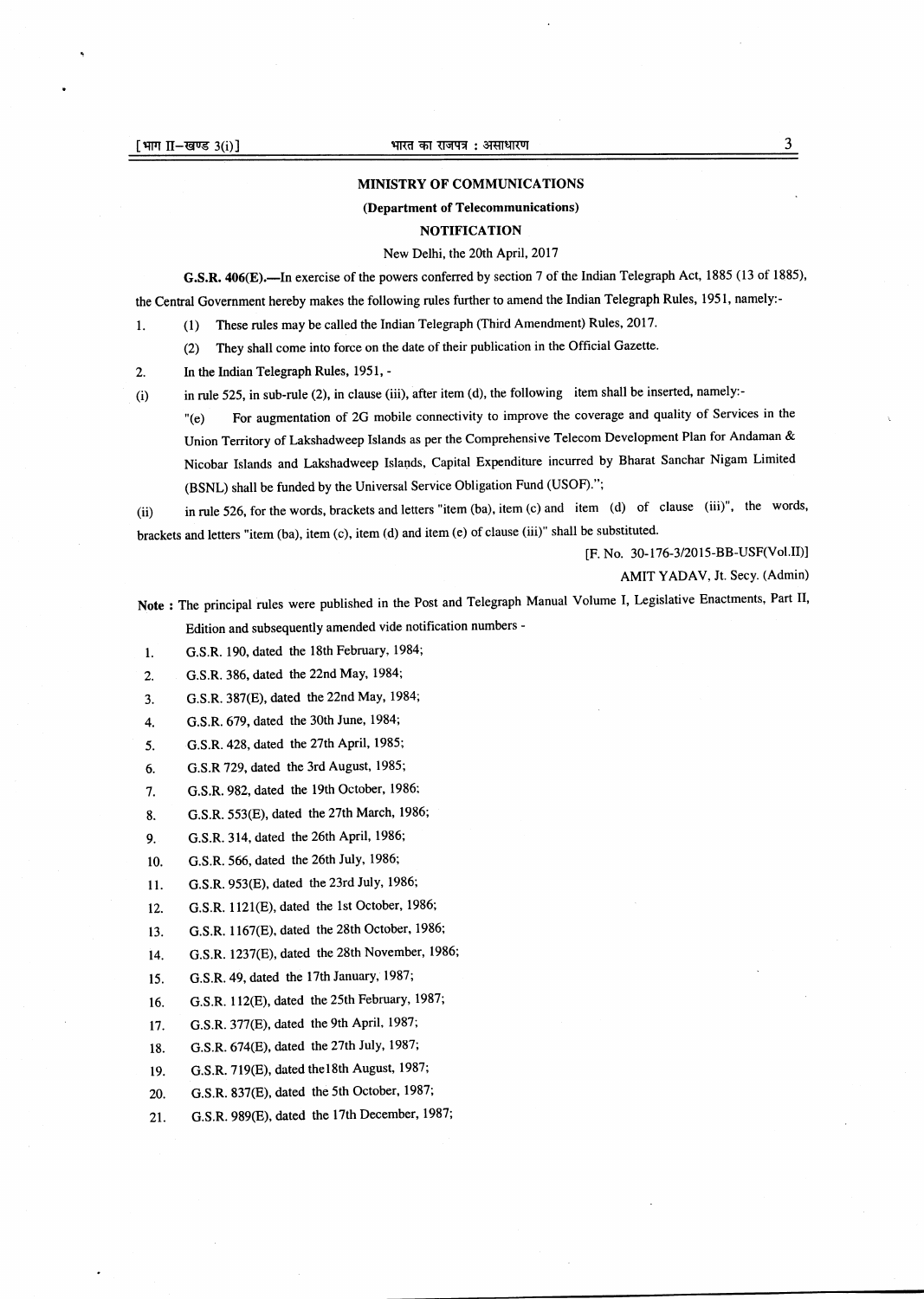THE GAZETTE OF INDIA : EXTRAORDINARY [PART II-SEC. 3(i)]

| 22. | G.S.R. 337(E), dated the 11th March, 1988;       |
|-----|--------------------------------------------------|
| 23. | G.S.R. 361(E), dated the 21st March, 1988;       |
| 24. | G.S.R. 626(E), dated the 17th May, 1988;         |
| 25. | G.S.R. 660(E), dated the 31st May, 1988;         |
| 26. | G.S.R. 693(E), dated the 10th June, 1988;        |
| 27. | G.S.R. 734(E), dated the 24th June, 1988;        |
| 28. | G.S.R. 606, dated the 14th July, 1988;           |
| 29. | G.S.R. 812(E), dated the 26th July, 1988;        |
| 30. | G.S.R. 888(E), dated the 1st September, 1988;    |
| 31. | G.S.R. 907(E), dated the 7th September, 1988;    |
| 32. | G.S.R. 916(E), dated the 9th September, 1988;    |
| 33. | G.S.R. 1054, dated the 2nd November, 1988;       |
| 34. | G.S.R. 179, dated the 18th March, 1989;          |
| 35. | G.S.R. 358(E), dated the 15th March, 1989;       |
| 36. | G.S.R. 622(E), dated the 15th June, 1989;        |
| 37. | G.S.R. 865, dated the 29th September, 1989;      |
| 38. | G.S.R. 413(E), dated the 29th March, 1990;       |
| 39. | G.S.R. 574(E), dated the 15th June, 1990;        |
| 40. | G.S.R. 933(E), dated the 3rd December, 1990;     |
| 41. | G.S.R. $985(E)$ , dated the 20th December, 1990; |
| 42. | $G.S.R. 74(E)$ , dated the 18th January, 1991;   |
| 43. | G.S.R. 237(E), dated the 25th April, 1991;       |
| 44. | G.S.R. 251(E), dated the 2nd May, 1991;          |
| 45. | G.S.R. 543(E), dated the 21st May, 1992;         |
| 46. | G.S.R. 560(E), dated the 26th May, 1992;         |
| 47. | G.S.R. 587(E), dated the 10th June, 1992;        |
| 48. | G.S.R. 730(E), dated the 19th August, 1992;      |
| 49. | G.S.R. 830(E), dated the 28th October, 1992;     |
| 50. | G.S.R. $62(E)$ , dated the 11th February, 1993;  |
| 51. | G.S.R. 80, dated the 6th February, 1993;         |
| 52. | G.S.R. 384(E), dated the 27th April, 1993;       |
| 53. | G.S.R. 387(E), dated the 28th April, 1993;       |
| 54. | G.S.R. 220(E), dated the 26th March, 2004;       |
| 55. | G.S.R. 713(E), dated the 17th November, 2006;    |
| 56. | G.S.R. 193(E), dated the 01st March, 2007;       |
| 57. | G.S.R. $547(E)$ , dated the 18th July, 2008;     |
| 58. | G.S.R. $49(E)$ , dated the 27 January, 2010;     |
| 59. | G.S.R. $279(E)$ , dated the 31st March, 2010;    |
| 60. | G.S.R. 256(E), dated the 27th March, 2012;       |
| 61. | G.S.R. 412(E), dated the 29th May, 2012;         |
| 62. | G.S.R. 368(E) dated the 07th June, 2013;         |

 $\frac{4}{1}$